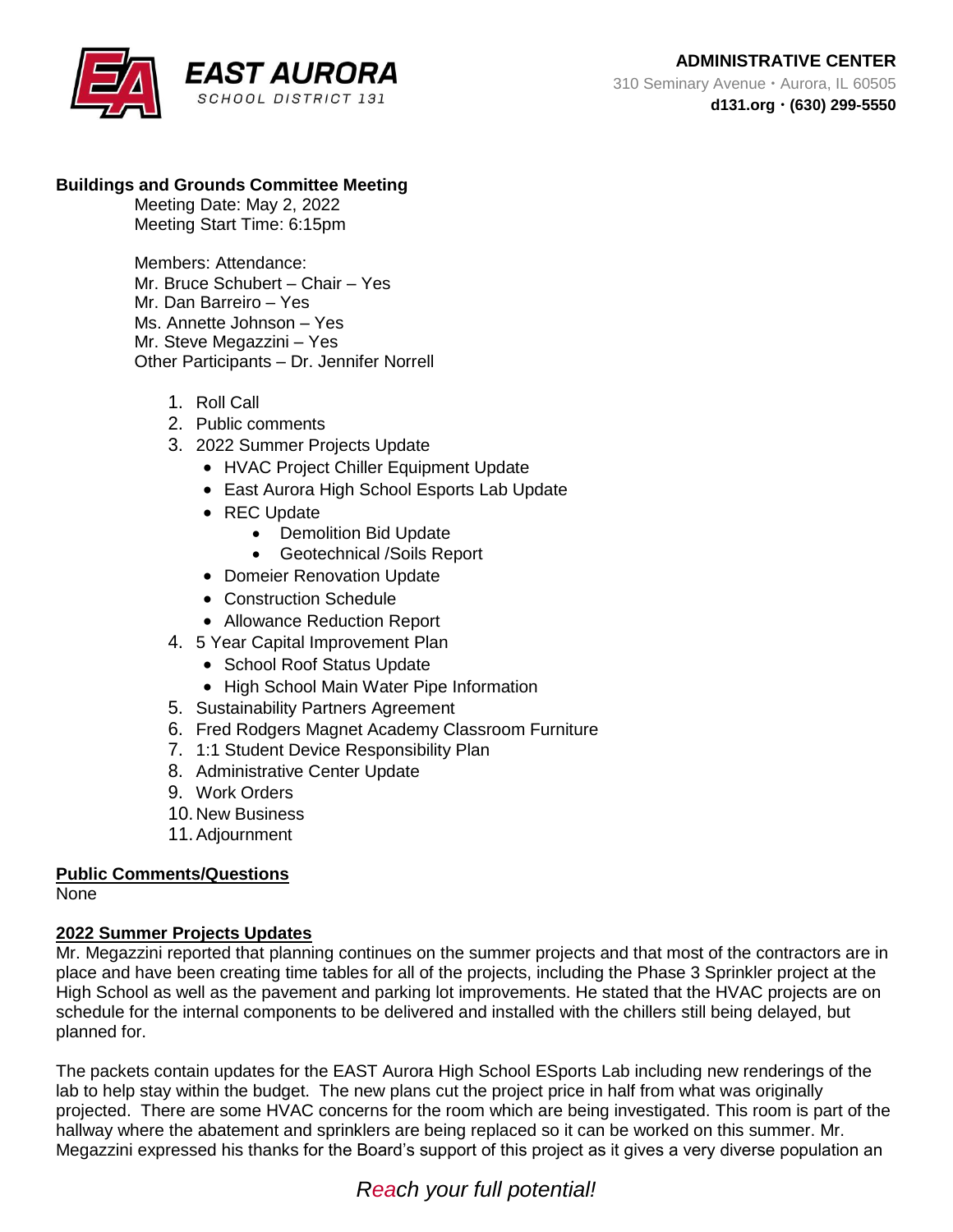

opportunity to participate and benefit from scholarships and other financial support. Mr. Schubert asked for clarification of the budget of \$400,000.00 to which Mr. Megazzini replied that that number included the abatement, demolition and rebuild of the space as well as the software needed to complete the Lab. Mr. Schubert inquired as to whether the room will be multipurpose. Mr. Megazzini replied that the room will be used as a computer lab and classes will be held there to coincide with the ESports.

Mr. Megazzini reported that the Resilience Education Center is currently being abated and that the packets contain the bid summary for the demolition of the building which will be put before the full Board during the May 16<sup>th</sup> meeting. Contractors' schedules are full for the summer as well as delays on delivery of materials, so construction will hopefully begin in the fall following completion of the demolition at the end of July. Mr. Barreiro asked about how information regarding the demolition and construction was given to the public. Mr. Megazzini stated that the district met with the City Council as well as held a public meeting. Ms. Johnson commented that the building renderings fit well with the neighborhood as well as having a fair price. Mr. Schubert asked about the bid pricing and whether the project would be a multiphase project. Mr. Megazzini replied that the first phase would be the demolition followed by the construction phase. Mr. Schubert was also surprised by how much lower the bids were compared to when they were gathered a few years ago. Mr. Megazzini explained that this project included the demolition of the entire building instead of trying to save part of it. Mr. Megazzini reported that a soil report was taken and there were some concerns with poor soil under the building. He stated that there will need to be a deeper excavation to ensure the safety of the new building. This work will be at a higher cost than originally budgeted. Work continues with the architects and environmental company to ensure the soundness of the building.

Mr. Megazzini stated that the district held a pre-bid walk through for the renovations to the Domeier building, but no one showed up. The architects reached out to several contractors, and found that the contractors' schedules are full for the summer. The bid date has been extended to the summer with construction in the fall. The hope is that this extension will result in more bidders and a lower price.

The packet includes construction schedules and allowance information including the renovation of the parking lot at Waldo and widening the gate to allow for snow plows.

## **5 Year Capital Improvement Plan**

The packets include the Roof Plans with updates and timelines for past and present roofing projects.

Mr. Megazzini stated that the main water pipe to the high school has rusted and decayed and will need to be replaced. This project will be budgeted for the upcoming summers with the horizontal piping being replaced in the summer of 2023 and the vertical piping to be replaced in the summer of 2024.

#### **Sustainability Partners Agreement**

Mr. Megazzini reported that currently the district has a maintenance contract with Sustainability Partners for the 2020 HVAC equipment. The agreement was originated in 2019 when Sustainability Partner owned the equipment, but since the district purchased the equipment in 2020, there is no longer a need for this maintenance contract. The district would like the Board's approval to eliminate this agreement as it is no longer needed. Ms. Johnson gave her approval for the attorney to draw up the papers that will be presented to the full Board at the next meeting.

## **Fred Rodgers Magnet Academy Classroom Furniture**

Mr. Megazzini reported that currently, students at FRMA have old high school desks which need to be updated to accommodate students in this environment. The proposed desks and chairs will provide a more flexible environment and be more conducive to the school's learning environment. Mr. Schubert asked about the current desks' condition. Mr. Megazzini replied that those desks that were in good shape would be repurposed

## *Reach your full potential!*